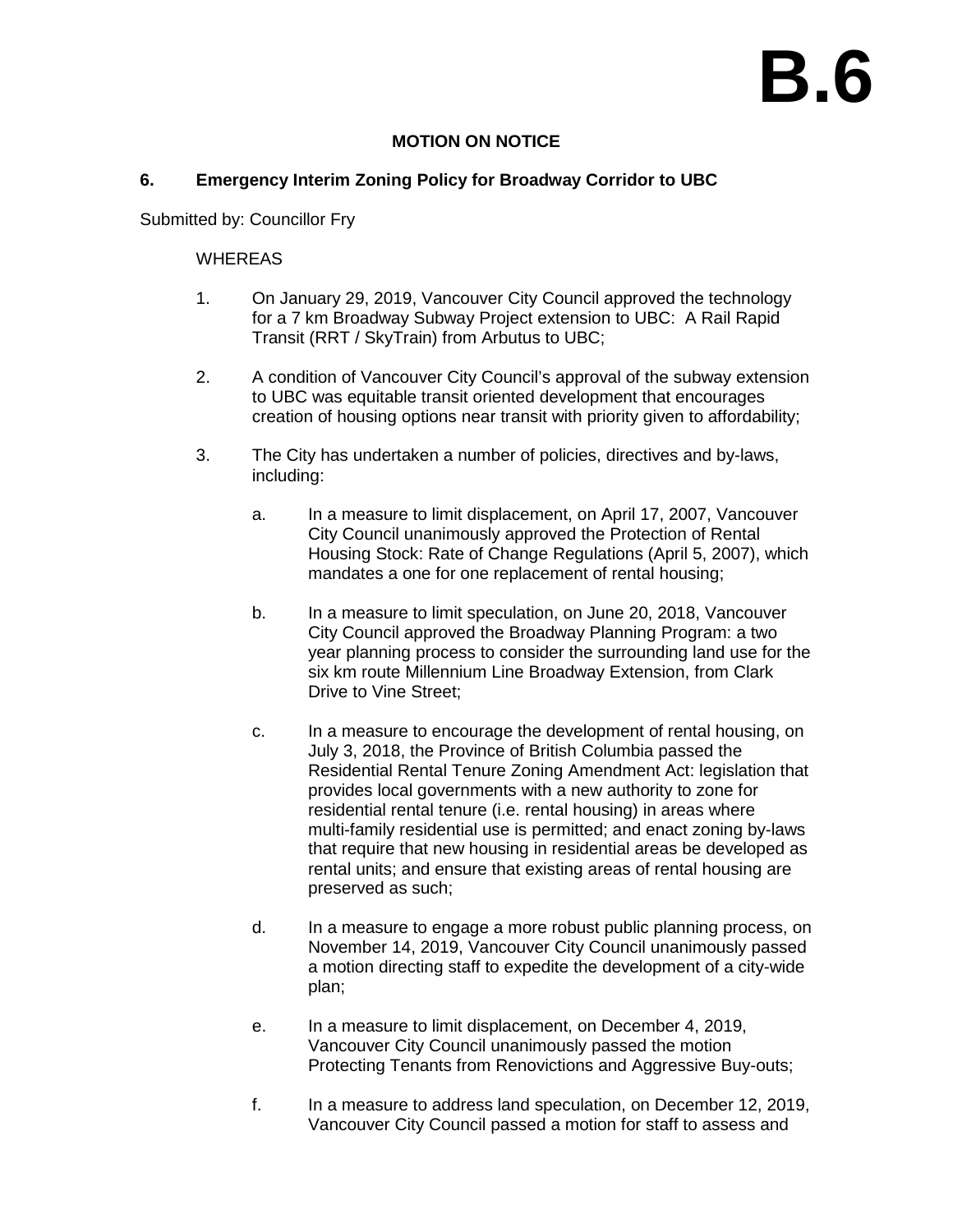explore the pros and cons of land value capture (LVC) mechanisms to collect on behalf of the public a percentage of the land value wealth being created by City of Vancouver decision making, and report back in July 2019;

- 4. Vancouver currently has an extremely low vacancy rate of 0.8% and planning staff have identified that there are approximately 30,000 older affordable rental units along the Broadway corridor from Clark to Vine, and even more from Vine to UBC;
- 5. Transit Oriented Development leads the speculative real estate market in most major North American metropolitan areas, especially and including Vancouver;
- 6. City staff have previously advised that "Land speculation can contribute to rising land costs, impact housing and job space affordability, and hurt the City's ability to deliver affordable rental housing and provide community amenities to serve the needs of our growing population.";
- 7. The potential for land speculation in the Arbutus to UBC Subway Extension planning area poses a dangerous risk to the housing security of tens of thousands of renting Vancouverites, requiring an emergency interim zoning policy.

#### THEREFORE BE IT RESOLVED

- A. THAT Council direct staff to identify an Arbutus to UBC Subway Extension planning area, along the new proposed potential route and surrounding proximity of at least or close to 800 meters on either side to the north and south, except for the MST-owned land area as identified in the concurrent Jericho Lands Policy Planning Program.
- B. THAT Council direct staff to explore the use of rental only zoning in the Broadway Plan area and in the Arbutus to UBC Subway Extension planning area through the Broadway Planning Process, the City-wide plan process or other robust, collaborative and equitable planning processes to enhance the protection of renters and limit speculation in response to transit infrastructure investment.
- C. THAT Council direct staff to extend the Broadway Plan interim rezoning policy to the Arbutus to UBC Subway Extension planning area, including core policy directions:
	- a. Where, at the time of adoption of this rezoning policy, there is an active rezoning application or where a recent application for rezoning advice has been received, and the applicant has received a written response stating that a rezoning application would be considered (within the past three years), the application will be considered;
	- b. Rezoning applications will be considered for projects involving 100% social and supportive housing, or community care facilities